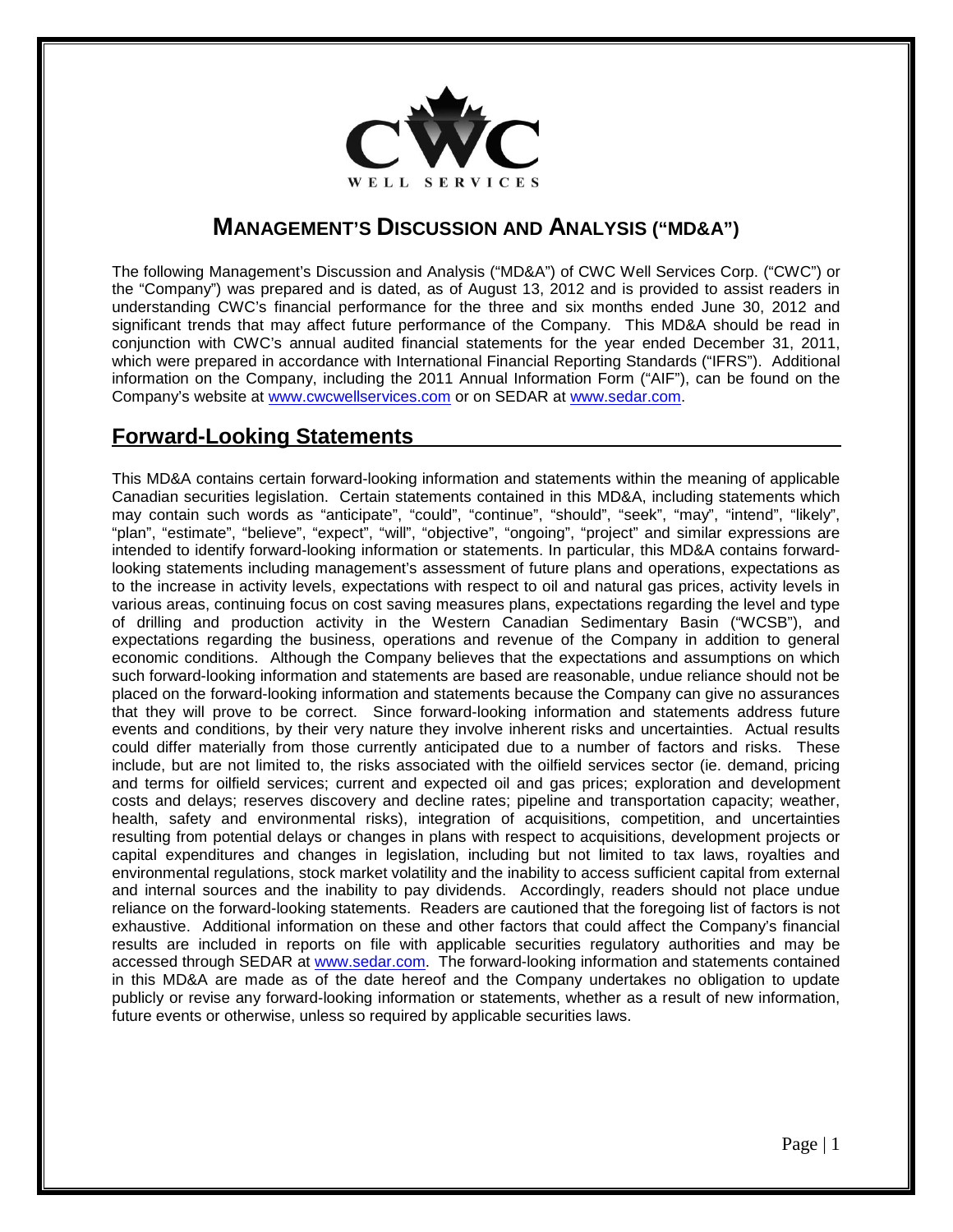## **Corporate Overview**

CWC is a premier well servicing company operating in the Western Canadian Sedimentary Basin ("WCSB") providing a complementary suite of oilfield services including service rigs, coil tubing, snubbing, and well testing. CWC provides these services through two distinct divisions, Well Servicing and Other Oilfield Services.

CWC's equipment and services can be found throughout the entire WCSB from Northeast BC to Southeast SK and all points in between in Alberta. These services are provided from strategic regional operating locations in Grande Prairie, Red Deer, Provost, Lloydminster and Brooks, AB and Weyburn, SK. CWC's corporate office is located in Calgary, AB. Management is comprised of experienced oilfield service professionals who have successfully executed business plans in the past that focused on creating shareholders' value. The Company's shares trade on the TSX Venture Exchange under the symbol "CWC".

## **Overview and Highlights for Q2 2012 and YTD 2012**

- Revenue for the six month period of 2012 was \$56.0 million, an increase of 33% over the same period of 2011. The second quarter of 2012 revenue increased 32% to \$17.1 million compared to the same quarter of 2011;
- EBITDAS for the six month period of 2012 was \$11.6 million, an increase of 20% compared to the same period of 2011. The increase reflects the growth of the rig count to 65 service rigs from 41 service rigs primarily due to the Trinidad Well Servicing ("TWS") acquisition in the second quarter of 2011 in addition to robust activity and increased revenue per hour on the existing fleet. EBITDAS for the second quarter of 2012 was \$0.6 million decreasing from \$1.3 million in the same period of 2011. The decrease in the second quarter of 2012 is a result of above average rainfall in May and June 2012 when activity would normally be returning to higher levels, fixed salary costs in coil tubing for the field employees and repair and maintenance costs;
- Net income for the six months ended June 30, 2012 was \$1.8 million, an increase of 35% compared to the same period of 2011;
- On March 20, 2012 the Board of Directors declared a cash dividend of \$0.0325 per common share. The dividend was paid on July 13, 2012 to shareholders of record on June 29, 2012. It is the Board's intent, at this time, to pay quarterly dividends of \$0.01625 per common share to shareholders of record at the end of September and December 2012 resulting in an annualized dividend of \$0.065 per common share. The declaration of dividends reflects CWC's positive view of the sustainability of its cash flows and earnings in the future and the Company's ability to provide a meaningful return on investment for its shareholders without impacting the Company's ability to pursue long-term growth opportunities;
- The Company continues to grow its well servicing fleet with the addition of a new double service rig and a new slant service rig which were both put into service in Q2 2012. Recertification of an existing single service rig is anticipated to be complete in early Q4 2012 and the Board has approved a \$5.0 million increase to the 2012 capital expenditure budget to build 2 more service rigs increasing the active service rig count to 68 service rigs by year end. In addition, a new Class III, 2" coil tubing unit is scheduled to be put into service in Q1 2013 increasing the fleet to 9 coil tubing units. CWC continues to upgrade and replace various support equipment to ensure CWC's fleet remains among the newest and most technologically advanced in the industry.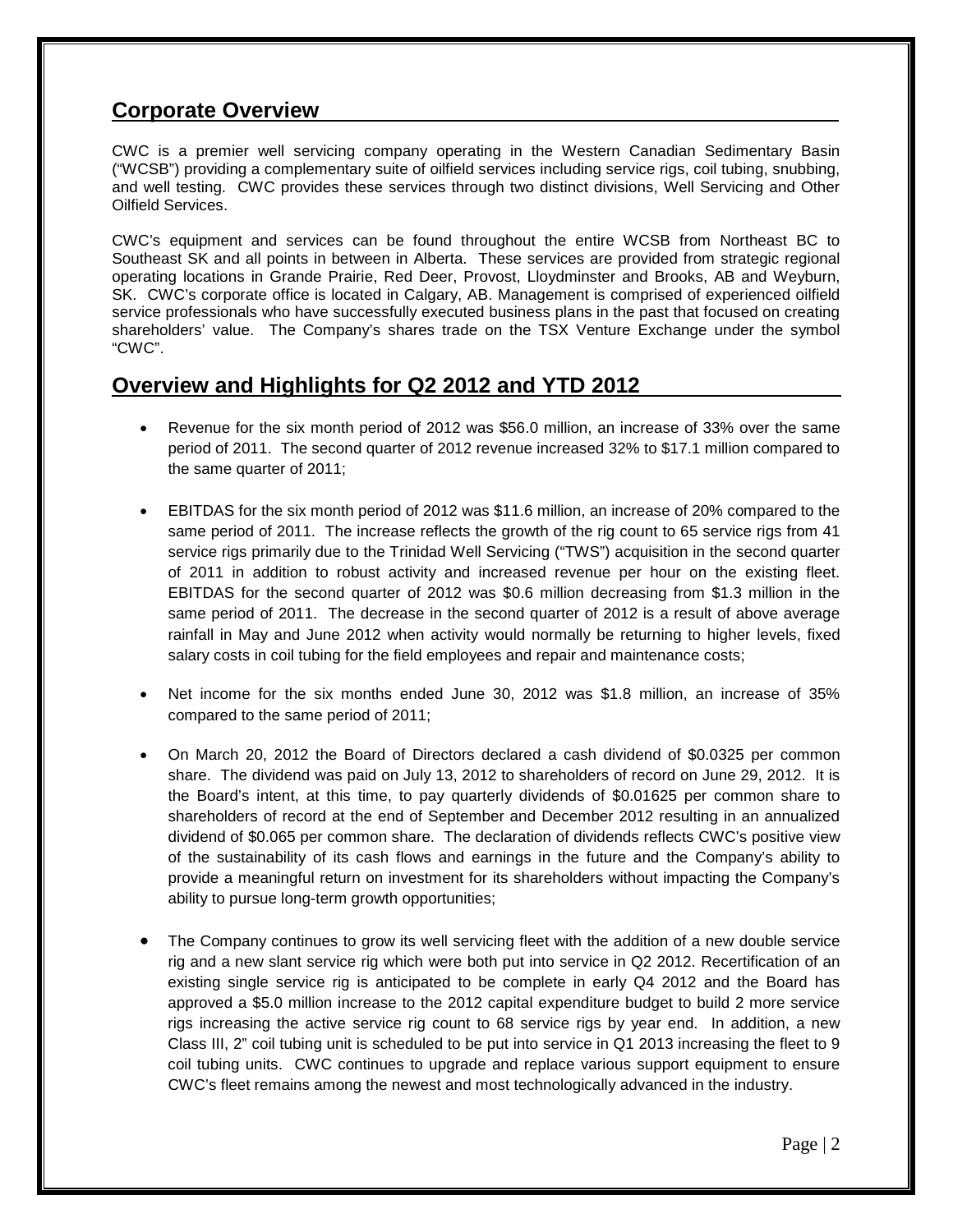# **Financial Highlights**

|                                                                                                                                                                                                                                       |                                                | <b>THREE MONTHS ENDED</b><br><b>JUNE 30,</b>    |                           | <b>SIX MONTHS ENDED</b><br><b>JUNE 30,</b> |                           |                     |
|---------------------------------------------------------------------------------------------------------------------------------------------------------------------------------------------------------------------------------------|------------------------------------------------|-------------------------------------------------|---------------------------|--------------------------------------------|---------------------------|---------------------|
| \$ thousands, except per share amounts, margins and ratios                                                                                                                                                                            | 2012                                           | 2011                                            | % Change                  | 2012                                       | 2011                      | % Change            |
| <b>FINANCIAL RESULTS</b><br>Revenue                                                                                                                                                                                                   |                                                |                                                 |                           |                                            |                           |                     |
| Well servicing<br>Other oilfield services                                                                                                                                                                                             | $\mathbb{S}$<br>16,237 \$<br>906<br>17,143     | 11,396<br>1,591<br>12,987                       | $42\%$ \$<br>(43%)<br>32% | 50,751 \$<br>5,298<br>56,049               | 34,490<br>7,800<br>42,290 | 47%<br>(32%)<br>33% |
| EBITDAS <sup>1</sup><br>EBITDAS margin (%) <sup>1</sup>                                                                                                                                                                               | 584<br>3%                                      | 1,269<br>10%                                    | (54%)                     | 11,649<br>21%                              | 9.709<br>23%              | 20%                 |
| Funds from (used in) operations <sup>2</sup>                                                                                                                                                                                          | (63)                                           | 619                                             | (110%)                    | 11,648                                     | 9,707                     | 20%                 |
| Net income (loss)<br>Net income (loss) margin (%)                                                                                                                                                                                     | (2,726)<br>(16%)                               | (2,956)<br>(23%)                                | 8%                        | 1,799<br>3%                                | 1,329<br>3%               | 35%                 |
| Dividends declared                                                                                                                                                                                                                    | $\mathfrak{s}$                                 | \$                                              |                           | $5,054$ \$<br>\$                           | ٠                         |                     |
| Per share information<br>Weighted average number of shares outstanding - basic<br>Weighted average number of shares outstanding - diluted                                                                                             | 155,391<br>155,391                             | 156,817<br>156,817                              |                           | 155,800<br>160,469                         | 157,487<br>158,771        |                     |
| EBITDAS <sup>1</sup> per share - basic and diluted<br>Funds from operations per share - basic and diluted<br>Net income (loss) per share - basic and diluted                                                                          | 0.00<br>(0.00)<br>(0.02)                       | 0.01<br>0.00<br>(0.02)                          |                           | 0.07<br>0.07<br>0.01                       | 0.06<br>0.06<br>0.01      |                     |
|                                                                                                                                                                                                                                       | <b>JUNE 30,</b><br>2012                        | <b>DECEMBER 31.</b><br>2011                     |                           |                                            |                           |                     |
| <b>FINANCIAL POSITION AND LIQUIDITY</b><br>Working capital (excluding debt) <sup>3</sup><br>Working capital (excluding debt) ratio<br><b>Total assets</b><br>Total long-term debt (including current portion)<br>Shareholders' equity | 2,389<br>1.15:1<br>146,914<br>32,115<br>98,474 | 22,414<br>3.4:1<br>159,774<br>47,941<br>102,624 |                           |                                            |                           |                     |

*Notes 1 to 3 - Please refer to the "Reconciliation of Non-IFRS Measures" later in this MD&A.*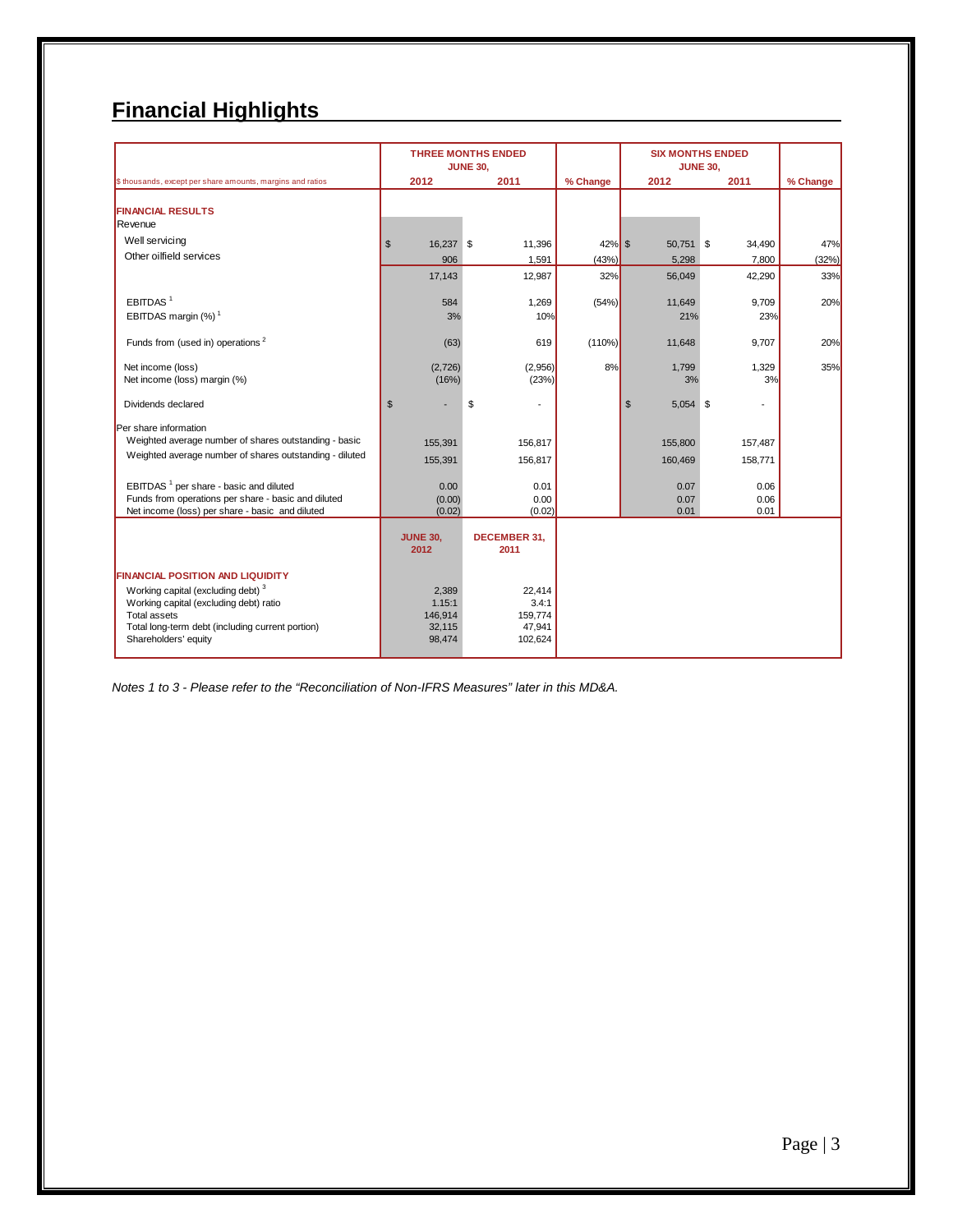# **Operating Highlights**

|                                             | 2012             |                  |                  |                  |                  |                  |
|---------------------------------------------|------------------|------------------|------------------|------------------|------------------|------------------|
| <b>OPERATING HIGHLIGHTS</b>                 | <b>Quarter 2</b> | <b>Quarter 1</b> | <b>Quarter 4</b> | <b>Quarter 3</b> | <b>Quarter 2</b> | <b>Quarter 1</b> |
| <b>WELL SERVICING</b>                       |                  |                  |                  |                  |                  |                  |
| <b>Service Rigs</b>                         |                  |                  |                  |                  |                  |                  |
| Number of service rigs, end of period       | 65               | 63               | 63               | 63               | 63               | 41               |
| Hours worked                                | 21,186           | 37,543           | 34,047           | 33,595           | 15,333           | 26,630           |
| Utilization %                               | 36%              | 65%              | 59%              | 58%              | 38%              | 72%              |
| <b>Coil Tubing Units</b>                    |                  |                  |                  |                  |                  |                  |
| Number of units, end of period <sup>1</sup> | 8                | 8                |                  | 6                | 6                |                  |
| Hours worked                                | 417              | 3,956            | 2,404            | 1,448            | 567              | 2,960            |
| Utilization %                               | 9%               | 90%              | 37%              | 26%              | 10%              | 55%              |
| <b>OTHER OILFIELD SERVICES</b>              |                  |                  |                  |                  |                  |                  |
| <b>Snubbing Units</b>                       |                  |                  |                  |                  |                  |                  |
| Number of units, end of period <sup>2</sup> |                  |                  | 5                | 5                | 5                | 5                |
| Hours worked                                | 241              | 2,065            | 2,421            | 1,692            | 293              | 1,950            |
| Utilization %                               | 5%               | 46%              | 53%              | 37%              | 6%               | 43%              |
| <b>Well Testing Units</b>                   |                  |                  |                  |                  |                  |                  |
| Number of units, end of period              | 11               | 12               | 12               | 12               | 12               |                  |
| Number of tickets billed                    | 238              | 468              | 429              | 421              | 178              | 467              |

*Notes 1 – For the purposes of calculating utilization 2 units were omitted from the calculation from Q1 to Q3 2011 and one unit was omitted from the calculation for the fourth quarter of 2011 as they were undergoing retrofit to be converted to Class III 2" coil;* 

 *2 – For the purposes of calculating utilization units requiring recertification before being available for use and units undergoing conversion from 3,000 psi to 5,000 psi were omitted from the calculation. For fiscal 2011 this resulted in two units being omitted; an additional unit has been excluded as it is used for training purposes*

Seasonality combined with above average rainfall in May and June 2012 negatively impacted revenue and EBITDAS. Costs incurred to recertify and repair equipment done during this slower period is expected to benefit the Company throughout the latter half of the year when downtime is reduced in the busier winter months. CWC continues to see demand for services and equipment provided by our various service lines. Oil-related work, which is more maintenance and service oriented, is where the vast majority of the service rig hours was achieved and is expected to continue in 2012. Our customers are indicating continued demand and confidence in the long-term sustainability of oil prices which is likely to lead to good activity levels in 2012 comparable to that of 2011. CWC continues to minimize its exposure to depressed natural gas prices through its focus on oil. An anticipated slowdown in drilling activity for the second half of 2012 will inevitably result in a lag on completion work, however, CWC has positioned itself throughout Q2 2012 to shift to production maintenance and workover services to offset the anticipated decline in completion work for its service rigs.

### *Well Servicing*

CWC is the  $6<sup>th</sup>$  largest service rig provider in the WCSB, operating a modern fleet of 65 service rigs and 8 coil tubing units as of the date of this report; two new service rigs came into service in the second quarter of 2012. Rig services include completions, maintenance, workovers and abandonments with depth ratings from 1,500 to 5,000 metres. Our service rig fleet, with its leading edge technology, continues to stand out in an industry characterized by ageing equipment and infrastructure. During the second quarter of 2011, CWC acquired 22 service rigs from Trinidad Well Servicing ("TWS") increasing CWC's market share in service rigs and increasing the fleet size at that time by 54%. In 2012, the Company has completed the construction of a new slant service rig and was deployed to the field early in the second quarter of 2012. We have also completed a new double service rig which was deployed to the field for operations in the second quarter of 2012. Both the slant rig and double service rig are committed to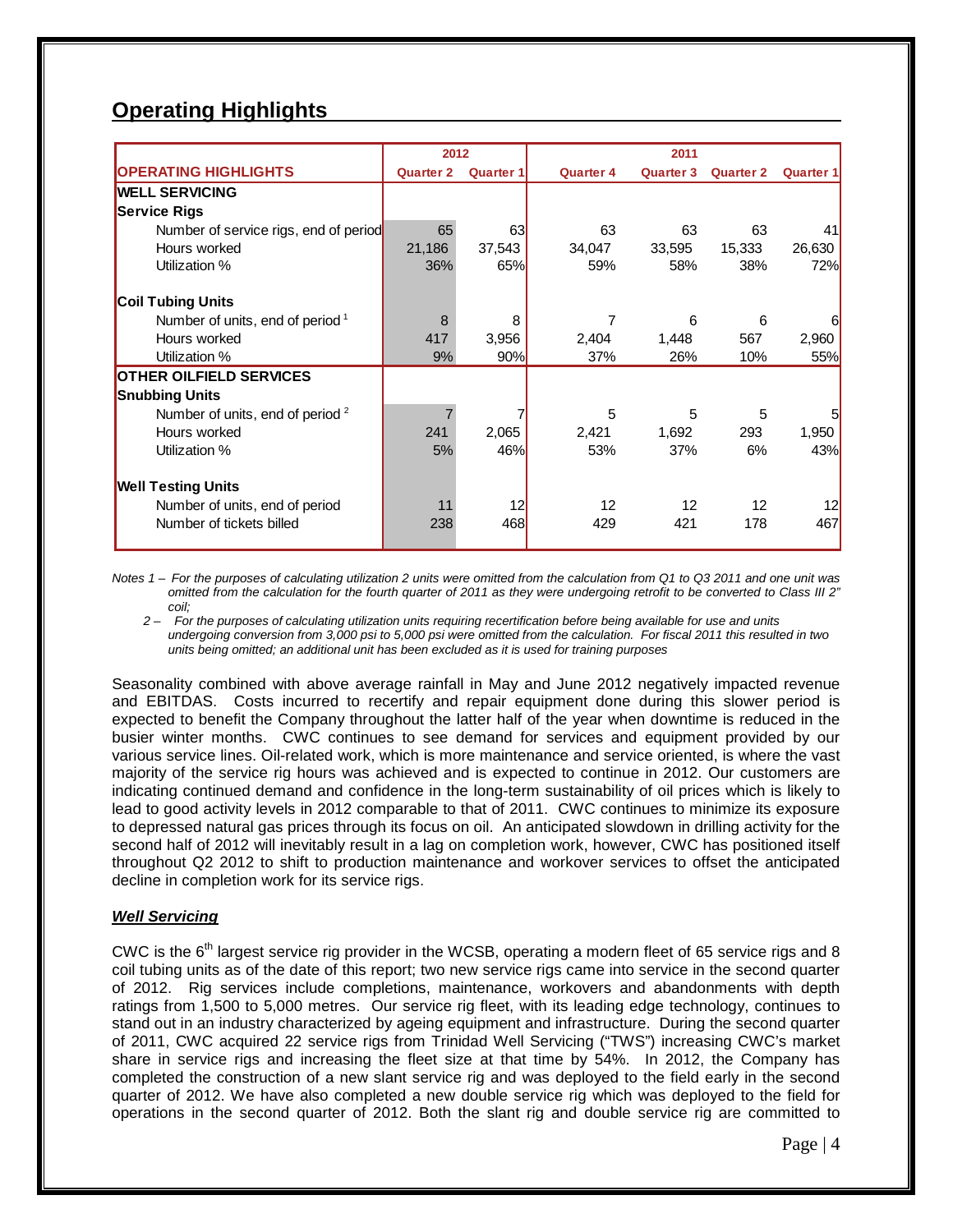customers and began work immediately after spring break up. CWC's Class I, II and III coil tubing units have depth ratings from 1,500 to 4,000 metres and are well positioned for the changing demand of our customers for deeper depth capabilities. CWC converted one coil tubing unit to a Class III, 2 inch unit capable of depths of 4,000 meters and was deployed in the field in October 2011, a second unit was deployed to the field before the end of the first quarter of 2012 and a third unit, committed to in the 2012 capital budget, is scheduled to be available in the first quarter of 2013.

Well Servicing division revenue in Q2 2012 increased by 43% to \$16.2 million from \$11.4 million in the second quarter of 2011. Year to date revenue has increased by 47%. Of the \$16.3 million year-overyear increase, \$14.2 million or 87%, was due to the increased fleet from the TWS acquisition; the remaining increase of \$2.1 million or 13% was overall increased service rig hours along with an improvement in average hourly rates. Given demand for industry services and higher operating costs, particularly for labour and fuel, rate increases were implemented in Q4 2011 in an effort to maintain margins and remain competitive in attracting quality personnel.

Total service rig hours increased 38% year-over-year. The increase is primarily attributable to the acquisition of TWS. Utilization of our well service equipment has risen from the lows experienced in 2009 driven by increased spending on exploration and development as a result of higher oil prices and an increase in the number of wells producing oil compared to that of natural gas.

During the second quarter of 2012, a further \$3.0 million was invested in the assets of the Well Servicing segment bringing the year to date capital investment to \$7.9 million. The vast majority was due to the completion of the Class III, 2" coil unit, the slant service rig, the double service rig, progress payments on the third new Class III, 2" coil tubing unit, as well as upgrades and improvements to existing fleet equipment as announced in the 2012 capital expenditure budget.

#### *Other Oilfield Services*

CWC's Other Oilfield Services division provides a variety of services for the completion and production phases of oil and natural gas wells from its 8 snubbing units and 11 well testing units. The Other Oilfield Services division revenue decreased by 43% to \$0.9 million in the second quarter of 2012 from \$1.6 million in 2011. The second quarter of 2011 included revenue of \$0.6 million from the nitrogen assets which were sold in December 2011. The remaining \$0.1 million decrease was from the snubbing division which continues to be affected by depressed natural gas prices.

The Company completed the conversion of one of the snubbing units from 3,000 psi to 5,000 psi to reflect the need for higher pressure units and added e-gress safety systems that exceed minimum safety requirements in the industry. An additional two units are currently undergoing a similar conversion. In 2012, the Company has committed an additional \$0.2 million in maintenance capital expenditures to further maintain and improve the assets in this operating division.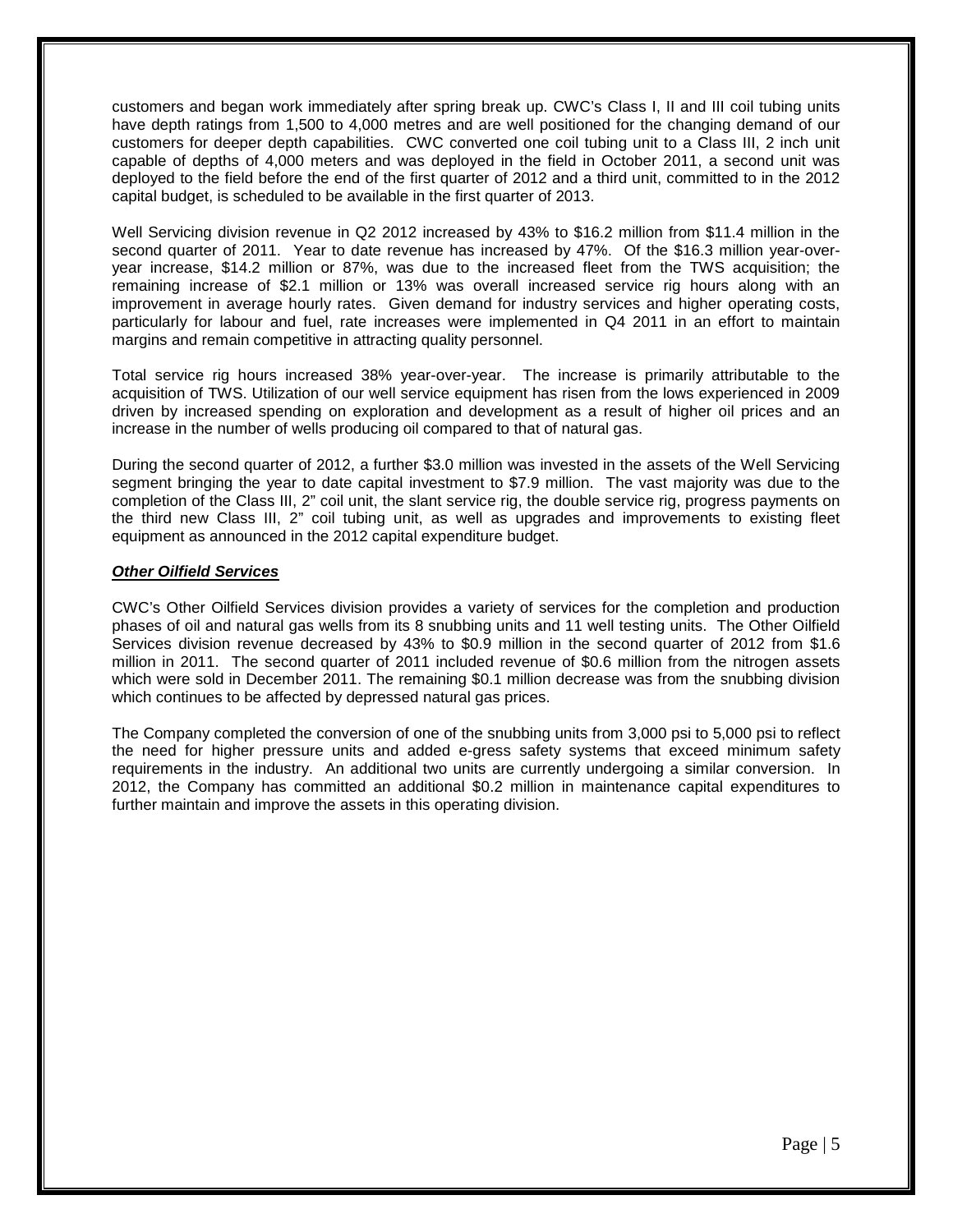## **Discussion of Financial Results**

|                                          |                 | <b>THREE MONTHS ENDED</b> |           | <b>SIX MONTHS ENDED</b> |        |          |
|------------------------------------------|-----------------|---------------------------|-----------|-------------------------|--------|----------|
|                                          | <b>JUNE 30,</b> |                           |           | <b>JUNE 30,</b>         |        |          |
| \$ thousands, except margins<br>Revenue  | 2012            | 2011                      | % Change  | 2012                    | 2011   | % Change |
|                                          |                 |                           |           |                         |        |          |
| Well servicing                           | \$<br>16,237 \$ | 11,396                    | $42\%$ \$ | 50,751 \$               | 34,490 | 47%      |
| Other oilfield services                  | 906             | 1,591                     | (43%)     | 5,298                   | 7,800  | (32%)    |
|                                          | 17,143          | 12,987                    | 32%       | 56,049                  | 42,290 | 33%      |
| Operating expenses                       |                 |                           |           |                         |        |          |
| Well servicing                           | 12,023          | 7,623                     | 58%       | 33,112                  | 21,788 | 52%      |
| Other oilfield services                  | 1,168           | 1,582                     | (26%)     | 4,154                   | 5,075  | (18%)    |
|                                          | 13,191          | 9,205                     | 43%       | 37,266                  | 26,863 | 39%      |
| Gross margin <sup>1</sup>                | 3,952           | 3,782                     | 4%        | 18,783                  | 15,427 | 22%      |
| Gross margin % <sup>1</sup>              | 23%             | 29%                       |           | 34%                     | 36%    |          |
| Selling and administrative expenses      |                 |                           |           |                         |        |          |
|                                          | 3,368           | 2,513                     | 34%       | 7,134                   | 5,718  | 25%      |
| $E$ BITDAS <sup>2</sup>                  | 584             | 1,269                     | (54%)     | 11,649                  | 9,709  | 20%      |
| EBITDAS margin $(\%)^2$                  | 3%              | 10%                       |           | 21%                     | 23%    |          |
| Stock based compensation                 | 218             | 316                       | (34%)     | 402                     | 466    | (14%)    |
| Finance costs                            | 705             | 938                       | (25%)     | 1,474                   | 1,585  | (7%)     |
| Depreciation                             | 3,114           | 2,920                     | 7%        | 6,971                   | 6,279  | 11%      |
| Loss on sale of equipment                | 61              | 41                        | 49%       | 107                     | 35     | 206%     |
| Unrealized loss on marketable securities | 9               | 10                        | (10%)     | 9                       | 15     | (40%)    |
| Net income (loss) before taxes           | (3,523)         | (2,956)                   | 19%       | 2,686                   | 1,329  | 102%     |
| Deferred income tax expense (recovery)   | (797)           |                           |           | 887                     |        | 0%       |
| Net income (loss)                        | (2,726)         | (2,956)                   | 8%        | 1,799                   | 1,329  | 35%      |

*Notes 1 to 2 - Please refer to the "Reconciliation of Non-IFRS Measures" later in this MD&A.*

#### **Revenue**

Total revenue for the three and six months ended June 30, 2012 increased 32% and 33% year-over-year respectively primarily due to the 22 service rigs acquired from TWS in the second quarter of 2011. Taking into account the results of TWS for the prior year period would have resulted in an increase of 3% on a year-over-year basis for the three months ended June 30, 2012. Further increases reflect the general recovery in the oil and gas sector and increased demand for CWC's high quality equipment and services.

CWC continues to focus on providing services to better capitalized and financed senior and intermediate exploration and production ("E&P") companies. In the second quarter of 2012, over 66% of our revenue was derived from our top ten customers all of whom are large or intermediate E&P companies and year to date the figure is approximately 61% of our revenue. The Company also focuses on customers with higher exposure to oil opportunities instead of dry natural gas plays given the strong pricing for oil compared to that of dry natural gas.

#### **Gross Margin and Direct Operating Expenses**

Gross margin for the second quarter of 2012 improved by \$0.2 million or 4% compared to the second quarter of 2011. Year to date, gross margin has increased by 22% to \$18.8 million from \$15.4 million. As a percentage of revenue, gross margin has declined to 23% for the three months ended June 30, 2012 and 34% for the six months ended June 30, 2012 from 29% and 36% for the comparable periods in 2011. Many operating costs are variable in nature and increase or decrease with activity levels such that much of the change in operating costs in the year-over-year periods corresponds to the increase in revenue in the current period compared to the prior period. The Company's gross margin was negatively impacted by fixed costs such as planned recertification of equipment and labour costs related thereto and a fixed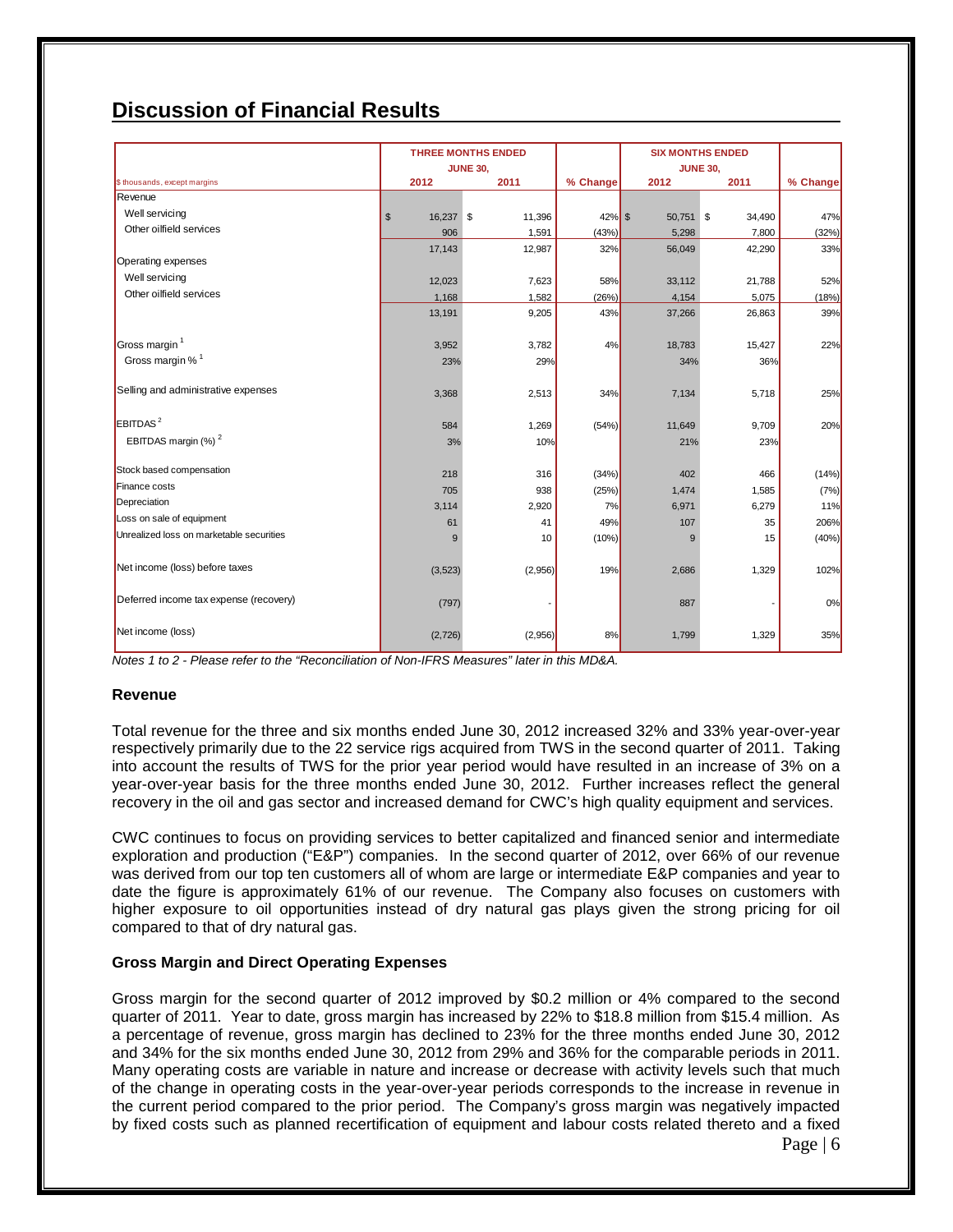salary component for field labour on coil tubing units consistent with industry practice. During the second quarter of 2012 the spring breakup period was extended by rain and wet weather conditions in May and June 2012 when normally activity would be returning to higher levels and as such this negatively impacted net income.

#### **Selling and Administrative Expenses ("S&A")**

S&A for the second quarter of 2012 was \$3.4 million (20% of revenue) compared to \$2.5 million (19% of revenue) in the second quarter of 2011. Year to date, S&A has declined to 13% of revenues compared to 14% of revenue in 2011. The increase in S&A to \$3.4 million from \$2.5 million on a three months basis and \$7.1 million from \$5.7 million on a year to date basis is attributable to higher variable compensation consistent with improving financial results, increased headcount for operational and support staff, and computer system maintenance consistent with the growth of the Company during the latter half of 2011. With the increased activity and changes instituted for various costs saving matters, we expect that S&A as a percentage of revenue going forward to continue to reduce on an annualized basis and be in line with industry peers.

#### **EBITDAS**

EBITDAS for the second quarter of 2012 was \$0.6 million (3% of revenue) compared to \$1.3 million (10% of revenue) in the second quarter of 2011, a decline of \$0.7 million or 54%. Year to date, EBITDAS was \$11.6 million (21% of revenue) versus \$9.7 million (23% of revenue). EBITDAS was impacted by fixed salary costs for field employees in the coil tubing division, recertification costs being incurred in the second quarter ahead of planned timing, and the higher than normal wet weather in May and June 2012 which reduced utilizations when activity levels would normally return to higher levels.

#### **Stock based Compensation ("SBC")**

SBC for the second quarter of 2012 was \$0.2 million which was consistent on a year-over-year basis. The non-cash expense related to stock based compensation plans related to the approximately 9.9 million options outstanding on June 30, 2012.

#### **Finance Costs**

Interest expense for the second quarter of 2012 was \$0.7 million compared to \$0.9 million in the second quarter of 2011. Year to date, interest expense was \$1.5 million versus \$1.6 million for six months ended June 30, 2011. The majority of the decrease is a result of \$12.0 million in principal repayments made to lower the revolving portion of the debt outstanding as well as reduced interest rates that were secured with the current credit facility. This debt was secured in the second quarter of 2011 to acquire the TWS rigs.

#### **Depreciation**

Depreciation has increased by 7% year-over-year on a three month basis and 11% year-over-year on a six month basis; the increase is consistent with the increase in the service rigs fleet related to the TWS acquisition and the increased activity as service rigs are depreciated on a unit of production basis.

#### **Loss (Gain) on Sale of Equipment**

The loss on the sale of equipment is mainly a result of some key upgrades to significant components of equipment that took place in the quarter.

#### **Income Taxes**

Based on the income before taxes of \$2.7 million for the six months ended June 30, 2012 and an expected income tax rate of 25%, an income tax expense of \$0.7 million would be expected. The Company had various non-cash and non-tax-deductible items included in the computation of net income,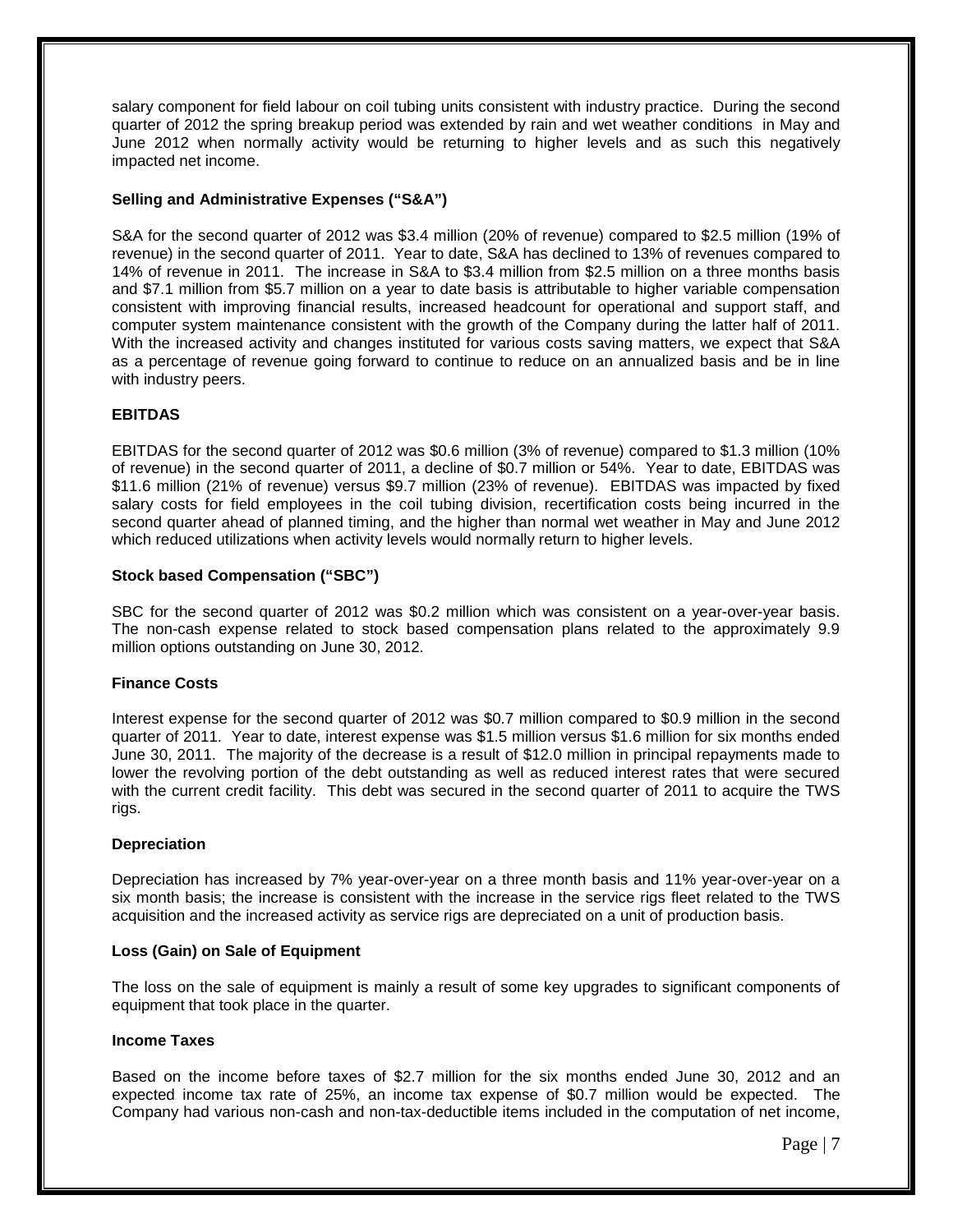including stock-based compensation, resulting in a deferred income tax asset of \$0.2 million. The Company has substantial tax pools and non-capital losses available to reduce future taxable income such that no cash taxes are expected to be payable in 2012 and 2013 depending on growth and profitability of the Company.

#### **Net Income (Loss)**

Net loss for the three months ended June 30, 2012 was (\$2.7) million compared to a net loss of (\$3.0) million for the second quarter of 2011; an improvement of \$0.3 million or 8%, reflecting a 32% increase in revenue offset by a \$0.9 million or 34% increase in S&A expenses and a reduction in gross margin of 6%. Year to date, net income increased by 35% to \$1.8 million from \$1.3 million largely the result of a 33% increase in revenue partially offset by increasing cost of sales and S&A costs. Management remains focused on driving higher levels of profitability by capitalizing on its young and technologically advanced equipment fleet and high quality labour force.

| \$ thousands, except per share amounts                              | 2012                        |                              | 2011                                 |    |                             |                             |                             | 2010                        |                             |  |
|---------------------------------------------------------------------|-----------------------------|------------------------------|--------------------------------------|----|-----------------------------|-----------------------------|-----------------------------|-----------------------------|-----------------------------|--|
| <b>THREE MONTHS ENDING</b>                                          | <b>June 30.</b>             |                              | March 31, December 31, September 30, |    |                             | <b>June 30.</b>             | March 31.                   | December 31                 | September 30                |  |
| Revenue                                                             | \$17.143                    | \$38,907                     | \$<br>35.988                         | \$ | 31.224                      | \$<br>12,987                | \$<br>29,303                | 23.069 \$<br>S              | 16,413                      |  |
| $E$ BITDAS <sup>1</sup>                                             | 584                         | 11.066                       | 10,630 \$                            |    | 8,142                       | 1,270                       | 8,439                       | 5,611                       | 3,277                       |  |
| Net income (loss)<br>Net income (loss) per share: Basic and diluted | (2,726)<br>(0.02)           | 4,525<br>0.03                | 8,187<br>0.05                        |    | 3.174<br>0.02               | (2,956)<br>(0.02)           | 4,285<br>0.03               | 1,460<br>0.01               | (528)<br>(0.01)             |  |
| <b>Total assets</b><br>Total long-term debt<br>Shareholders' equity | 146.914<br>32,115<br>98,474 | 160.570<br>44,304<br>101,568 | 159.774<br>47,941<br>102,624         |    | 162,933<br>56,827<br>94,389 | 153,382<br>56,331<br>91,178 | 131.271<br>29,863<br>94,002 | 127,098<br>29,860<br>89,986 | 124,712<br>29,857<br>88,546 |  |

## **Summary of Quarterly Data**

*Notes 1 - Please refer to the "Reconciliation of Non-IFRS Measures" later in this MD&A.*

#### *Quarter-over-Quarter Analysis*

A comparison of CWC's quarterly results, at any given time, requires consideration of movement in crude oil and natural gas pricing and seasonality over the past two years. Commodity prices affect the level of exploration and development activities carried out by the Company's customers and the associated demand for the oilfield services provided by CWC. Activity began to improve in the first half of 2010 and strengthened significantly in the second half of the year. Revenue levels grew during 2010 due to higher activity brought on by higher oil prices. During the fourth quarter of 2010 pricing in the well servicing division was increased and gross margin percentage increased accordingly, contributing to the record results seen in the first quarter of 2011. The second quarter is always one of decreased revenue and earnings due to the weather and spring thaw conditions during this time not being conducive to permit the movement of heavy equipment. The third and fourth quarters of 2011 saw an increase back to normal seasonal levels coupled with the addition of the TWS acquisition resulting in substantially improved results. The fourth quarter of 2011 results included \$2.1 million of revenue and \$1.0 million in EBITDAS from the nitrogen units which were sold late in the fourth quarter. The first quarter of 2012 saw continued strong utilization of the Company's fleet of equipment. The second quarter of 2012 had above average rainfall levels in May and June 2012 resulting in a slower than expected recovery after spring breakup. The Company intends to continue to focus its efforts on expanding its fleet size in its core area of well servicing. An additional double service rig and an additional slant service rig were completed early in the second quarter of 2012 and deployed to our field operations.

#### **Seasonality**

The level of activity in the oilfield service industry is influenced by seasonal weather patterns. During the spring months, wet weather and the spring thaw make the ground unstable. Consequently, municipalities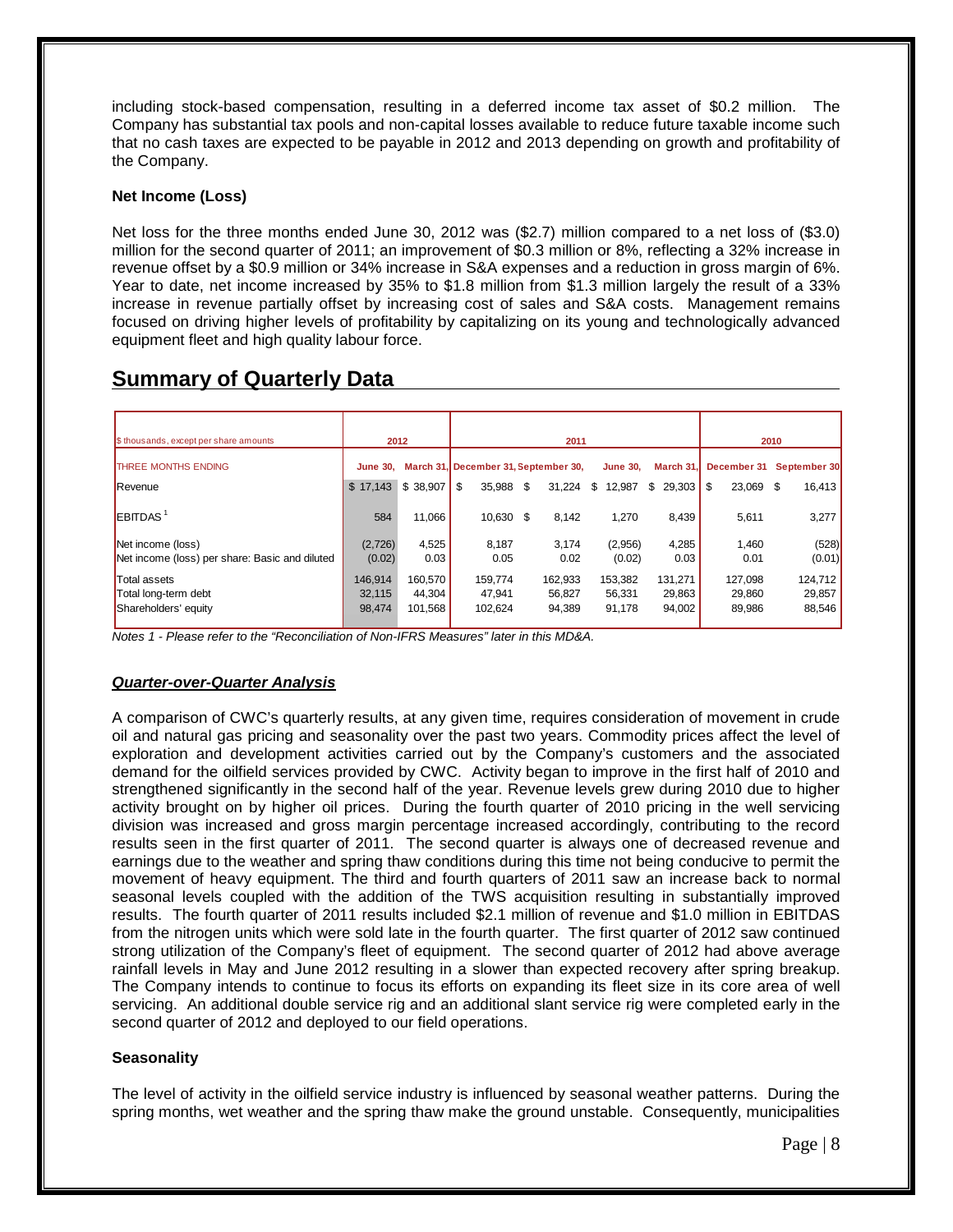and provincial transportation departments enforce road bans that restrict the movement of service equipment which reduces activity levels and places an increased level of importance on the location of the Company's equipment prior to imposition of road bans. The timing and length of road bans is dependent on the weather conditions before, during and after the spring thaw period. The Company's business results depend, at least in part, upon the severity and duration of the Canadian winter and the spring thaw which may lead to reduced oil and gas exploration activity and corresponding declines in the demand for the Company's service equipment during those times. The first quarter of 2012 was the fourth warmest winter on record, the complete opposite of the first quarter of 2011 which was subject to an extremely cold and long winter season – ideal for the ancillary equipment, such as boilers, the Company utilizes in cold temperatures. As a result the first quarter of 2012 saw a shorter work period with road bans being introduced as early as the first and second week of February in some regions. Despite the weather conditions, the Company did achieve record revenue and EBITDAS in the first quarter of 2012. Q2 2012 saw unseasonably rainy and wet conditions in May and June 2012 resulting in a longer than anticipated spring breakup period, slowing the return to normal utilization levels.

#### **Revenue**

An overview of the quarter-by-quarter analysis shows results continue to improve consistently. Revenue for the second quarter of 2012 was \$17.1 million. Normalizing the second quarter of 2011 revenues for the acquisition of TWS and the sale of the Nitrogen division revenue and comparing the result to the revenue for the second quarter of 2012, revenue increased by 7%, an indication of the accretive value of the TWS acquisition.

During the fourth quarter of 2011 CWC was able to further increase rates to its customers in response to the increased activity level and have been able to maintain those increases through the first quarter of 2012. Overall, 2010 was the start of a recovery with year-over-year increases in activity through all the quarters to date. The second quarter is always one of lower activity as a result of the wet spring conditions which prevent the movement of heavy equipment. The third quarter returns to normal higher seasonal levels and the fourth quarter represents the beginning of the period of peak activity that continues through Q1 of the following year.

### **EBITDAS**

EBITDAS for the second quarter of 2012 was \$0.6 million compared to \$1.3 million in the second quarter of 2011 and \$11.1 million in the first quarter of 2012. The prolonged wet weather in the second quarter of 2012 hampered utilization and recertification and increased repairs and maintenance were incurred on equipment to ready the fleet for the upcoming busy season. This work negatively impacted EBITDAS for the quarter but is expected to provide increased EBITDAS in the busy winter months as a result of less downtime during the busy quarters.

#### **Net Income (Loss)**

The reduced activity in the second quarter of 2012 resulted in net loss of (\$2.7) million, a \$0.3 million improvement from the second quarter of 2011 and decrease of \$7.2 million from the first quarter of 2012. On a full year basis, management anticipates a continuation of the improvement in 2012 financial results over 2011 where CWC recorded positive net income. Improvements are also as a result of effective management of discretionary expenditures which is partially offset by increased depreciation on service rigs subject to a unit of production methodology.

### **Total Assets**

The \$13.7 million decrease in total assets from the first quarter of 2012 is primarily a result of a decrease in accounts receivable and deferred tax asset offset by an increase in property plant and equipment. The increase in property and equipment is mainly a result of an additional 2" coil tubing unit and an additional double service rig under construction in the first quarter offset by depreciation on active units.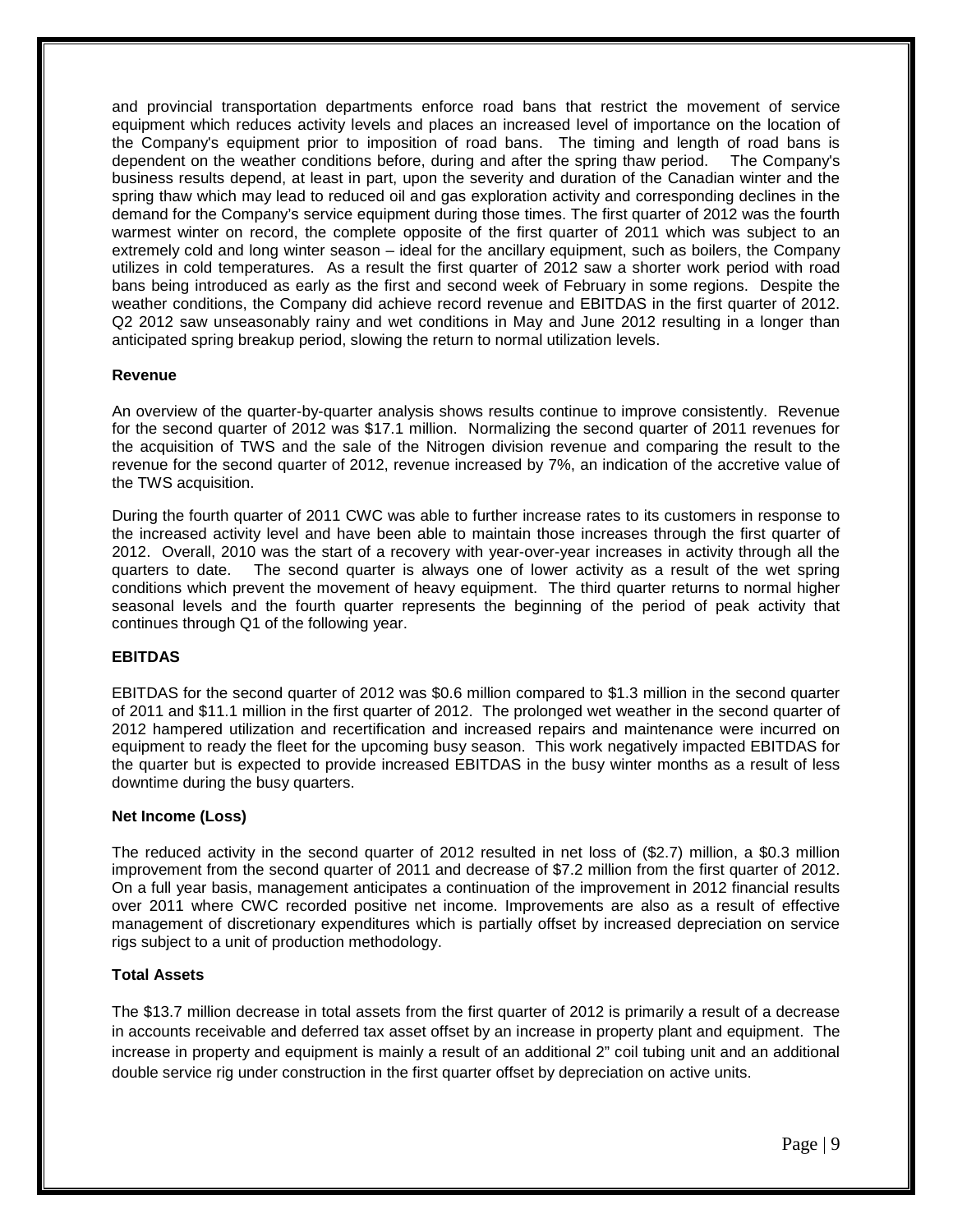### **Total Long-Term Debt**

Long-term debt decreased by \$12.2 million from the first quarter of 2012, a function of required payments on the term debt totaling \$2.3 million and additional payments of \$10.0 million from operating funds being applied to the revolving debt offset by additional finance leases being secured in the quarter.

#### **Shareholders' Equity**

Shareholders' equity has not changed significantly since the rights offering in December of 2009 other than an increase as a result of net income levels achieved in 2011 and continuing throughout the first six months of 2012 offset by the dividends declared late in the first quarter of 2012 of \$5.1 million.

## **Financial Position and Liquidity**

|                                               | 2012           |                |                    | 2011                |                |  |
|-----------------------------------------------|----------------|----------------|--------------------|---------------------|----------------|--|
| \$ thousands, except ratios                   | <b>JUNE 30</b> | <b>MARCH31</b> | <b>DECEMBER 31</b> | <b>SEPTEMBER 30</b> | <b>JUNE 30</b> |  |
|                                               |                |                |                    |                     |                |  |
| Working capital (excluding debt) <sup>1</sup> | 2,389          | 18,622         | 22.414             | 16,332              | 10,201         |  |
| Working capital (excluding debt) ratio        | 1.15:1         | 2.3:1          | 3.4:1              | 2.4:1               | 2.7:1          |  |
| Long-term debt                                | 32,115         | 44.304         | 47.941             | 56,827              | 56,331         |  |
| Shareholders' equity                          | 98,474         | 101.568        | 102.624            | 94,389              | 91,178         |  |
| Debt to equity                                | 0.33           | 0.44           | 0.47               | 0.60                | 0.62           |  |

*Notes 1 - Please refer to the "Reconciliation of Non-IFRS Measures" later in this MD&A.*

### **Working Capital**

Working capital (excluding debt) at June 30, 2012 was \$2.4 million (June 30, 2011 - \$10.2 million). The year-over-year reduction is a result of \$10.0 million in repayments made from operating funds to the revolving portion of the debt and the dividends declared late in the first quarter of \$5.1 million. The Company utilizes its revolving debt facilities to assist in funding ongoing operations and working capital. Management ventures to utilize all available cash on hand to reduce its borrowings in an effort to minimize overall interest costs and draws upon its available revolving debt facilities on an as needed basis to manage cash flow requirements. As such the working capital of the Company will fluctuate from period to period depending on cash flow requirements and there continues to be sufficient debt capacity on the balance sheet to be able to support these needs. Management considers the working capital ratio calculated excluding debt borrowings to be a metric that is comparable to its peers in the industry as the nature and structure of debt facility agreements can differ significantly amongst those in the industry.

### **Long-term Debt and Credit Facility**

At June 30, 2012, CWC had a credit facility of \$68.25 million consisting of a committed revolving facility of \$46 million and a \$21.75 million committed term facility with a maturity date of April 30, 2014. The facility was revised in March 2012 to permit dividend distributions to shareholders and increase the amount available under the revolving facility to make up for reductions on the non-revolving facility that occurred as required payments were made. Proceeds from the revolving facility will be used for acquisitions, capital expenditures, working capital and other general corporate purposes. Interest on the revolving facility is paid monthly with no scheduled principal repayments during the term with the balance due April 30, 2014. Amounts borrowed under the revolving facility bear interest at the Company's option of the bank prime rate plus 1.25% to 2.75% or the banker's acceptance rate plus 2.25% to 3.75%, depending, in each case, on the ratio of debt to EBITDA. The term portion of the facility required principal payments of \$500,000 per month plus interest through April 2012, at which time payments increased to \$750,000 per month plus interest until April 2013 and interest only payments during the final year with the balance due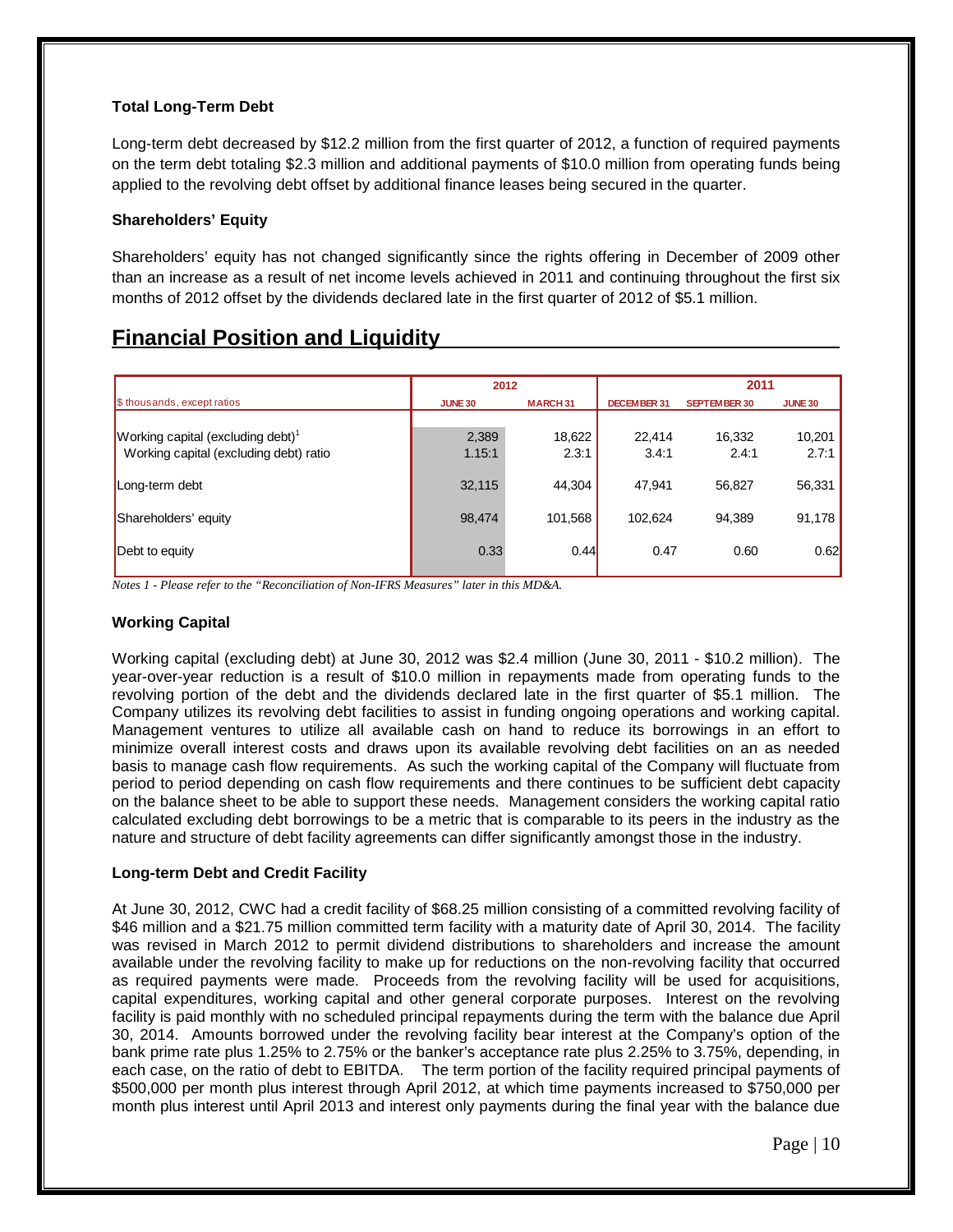April 30, 2014. The term facility bears interest at 7.42%. In the second quarter of 2012, \$10.0 million of excess funds from operations were used to repay amounts on the revolving credit facility.

As of June 30, 2012, the Company was in compliance with the financial covenants under its credit facility and does not anticipate any restrictions in its ability to fund its ongoing operating, investing, or financing activities.

#### **Shareholders' Equity**

Shareholders' equity on June 30, 2012 was \$98.5 million (June 30, 2011 - \$91.2 million), an increase of \$7.3 million. As of June 30, 2012 and August 13, 2012 the Company had 155,024,911 common shares oustanding. At June 30, 2012 and August 13, 2012 the total number of stock options outstanding was 9,893,670.

During the second quarter of 2012, the Company purchased 569,000 common shares under its Normal Course Issuer Bid ("NCIB") and all shares purchased were returned to treasury and cancelled. Year to date, 1,512,500 shares have been purchased and returned to treasury and cancelled under the NCIB. The Company renewned its NCIB effective April 1, 2012, to purchase from time to time, as it considered advisable, up to 7,775,196 of its issued and outstanding common shares on the open market through the facilities of the TSX Venture Exchange ("TSXV"). The price that the Company will pay for any common share under the NCIB will be the prevailing market price on the TSXV at the time of such purchase.

#### **Debt to Equity**

Debt to equity at June 30, 2012 was 0.33:1 as compared to 0.44:1 at March 31, 2012 and 0.62:1 as at June 30, 2011. The decrease from June 30, 2011 is as a result of payments made against the additional debt secured to complete the acquisition of TWS in June 2011 offset by dividends declared in the first quarter of 2012.

#### **Capital Expenditures**

Capital expenditures in the second quarter of 2012 consisted mainly of \$0.8 million to complete the construction of a new double service rig, \$0.7 million progress payment for the construction of a new Class III, 2" coil tubing unit, and \$0.2 million to freestand two double service rigs. The remaining amounts were spent on equipment upgrades and replacements, and computer and leasehold upgrades and improvements. In January 2012, the Board of Directors approved a 2012 capital expenditure budget of \$8.7 million. In August 2012, the Board of Directors have approved a \$5.0 million increase to the 2012 capital expenditure budget to construct the building of two new service rigs in the second half of 2012 to be deployed in the field in Q4 2012 in time for the busy winter season. CWC has identified opportunities to expand into additional geographic regions in the WCSB, particularly in the north central regions of Alberta, and is committing additional capital to support this. Given the financial strength of our balance sheet to fund this growth and continued demand for high quality service rigs in the market, CWC believes this conservative increase in capital expenditures will contribute positively to the growth and cash flows of the company in the 2013.

#### **Capital Requirements**

It is anticipated future cash requirements for capital expenditures will be met through a combination of funds generated from operations and existing bank debt facilities as required. However, additional funds may be raised by additional bank debt, other forms of debt, the sale of assets, or the issue of convertible debentures or equity. CWC may require additional financing in the future to implement its strategies and business objectives. It is possible that such financing will not be available, or if available, will not be available on favorable terms. If CWC issues any common shares in the future to finance its operations or implement its strategies, the current shareholders of CWC may incur a dilution of their interest.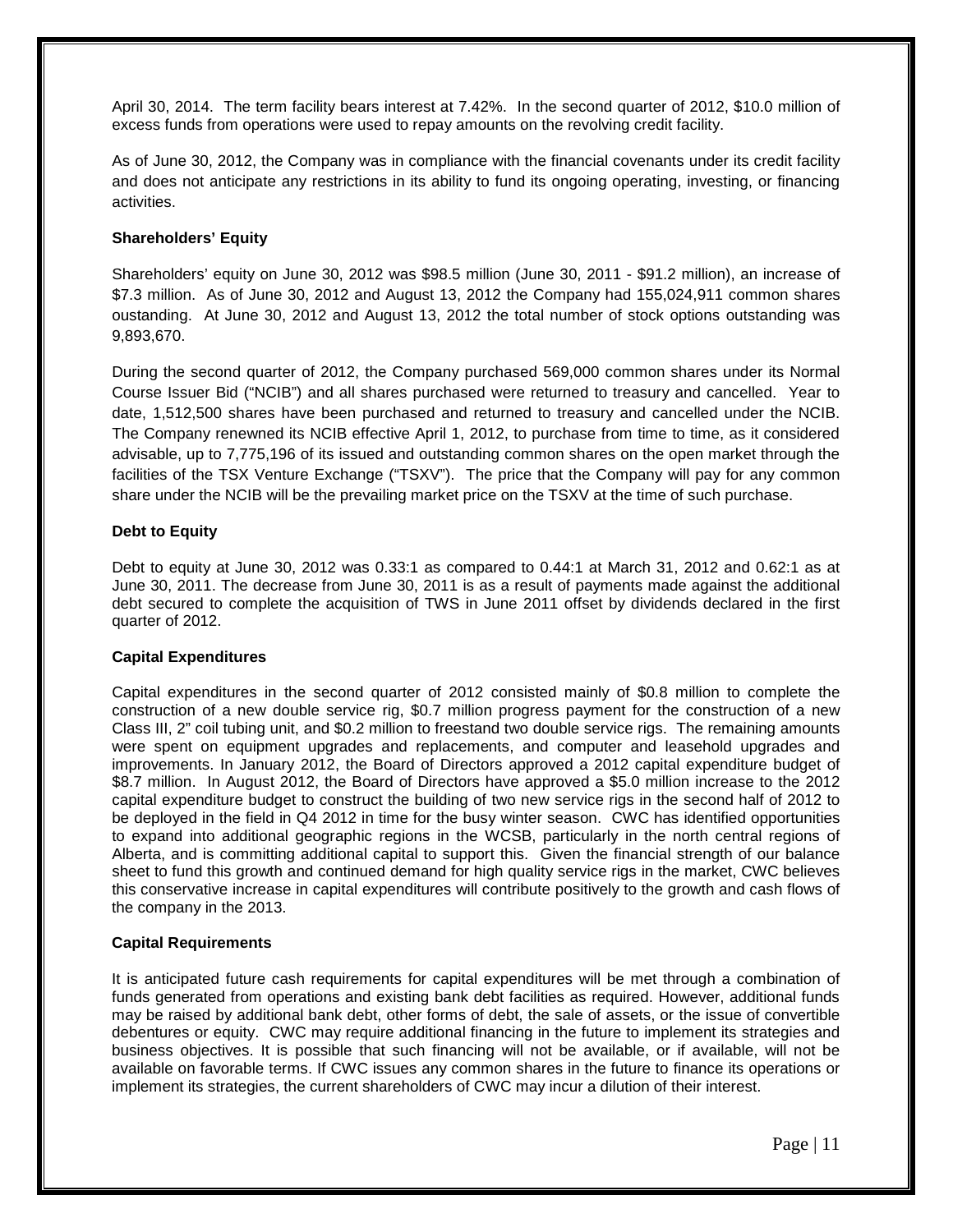## **Commitments and Contractual Obligations**

Beginning in April 2012, the Company is committed to monthly principal payments of \$750,000, in relation to the long-term debt. Management believes that based on anticipated activity levels for its services there will be sufficient cash flows generated from operations to service the debt repayment, finance the growth capital of the Company and maintain a dividend payment to its shareholders.

## **Outlook**

Following a weak second quarter due primarily to an extended spring breakup and relentless rainy conditions in southern and eastern Alberta throughout May and June prohibiting the Company from getting its equipment out in the field, CWC is currently experiencing a return to more normal and reasonable activity levels in July and August 2012. Oil prices have been volatile due to concerns over a global economic slowdown in the United States, Europe and China which has resulted in cautionary, and in some cases, reduced capital expenditures by exploration & production ("E&P") customers in the WCSB. CWC shifted its sales and operations focus towards maintenance, workover and abandonment activity as opposed to completions oriented work in its service rig division in Q2 2012 resulting in better activity levels in Q3 2012. Unlike other service providers in the oilfield services sector, CWC is not currently experiencing any pricing pressure in its service rigs division from its E&P customers nor do we expect to incur any material reductions to our hourly rates in the second half of 2012.

Natural gas prices appear to have found a bottom and have been rising over the last two months due to hot and dry weather conditions in much of North America. These hot conditions have resulted in an increase in the demand for natural gas electricity generation, which has helped reduce the record high levels of natural gas in storage. However, North American natural gas storage remain at oversupplied levels, therefore, CWC does not anticipate a significant shift towards natural gas activities for the remainder of 2012. Approximately 90% of CWC's work is currently derived from oil-related activities.

We remain focused on what we do well and draw upon these strengths to provide best-in-class services to our customers. We continue to evaluate opportunities to grow the Well Servicing business segment through a disciplined approach as evidenced by our increase to the capital expenditure budget with the addition of two rig builds to service new geographical regions in the WCSB. CWC continues to evaluate new markets for our Other Oilfield Service offerings where an increase in the utilization of these assets can be materially increased. Despite a potential slowdown in global economic activity, we remain optimistic that the second half of 2012 will experience good utilization and activity levels for CWC's Well Servicing business segment which accounts for approximately 90% of our revenue and EBITDAS.

## **Critical Accounting Estimates and Judgments**

This MD&A of the Company's financial condition and results of operations is based on the financial statements which are prepared in accordance with IFRS. The presentation of these financial statements in conformity with IFRS requires management to make estimates and assumptions that affect the reported amounts of assets, liabilities and the disclosure of contingent liabilities at the date of the financial statements and the reported revenue and expenses during the reporting period. These estimates are based on experience and assumptions that are believed to be reasonable under the circumstances. Although care has been taken, anticipating future events cannot be done with certainty, therefore actual results may vary from these estimates over time as more accurate information is available and as the Company's operating environment changes.

#### *Allowance for Doubtful Accounts Receivable:*

The Company performs periodic credit evaluations of its customers and grants credit based upon past payment history, financial condition, and anticipated industry conditions. Customer payments are regularly monitored and a provision for doubtful accounts is established based upon specific situations and overall industry conditions. The history of bad debt losses of the Company has been within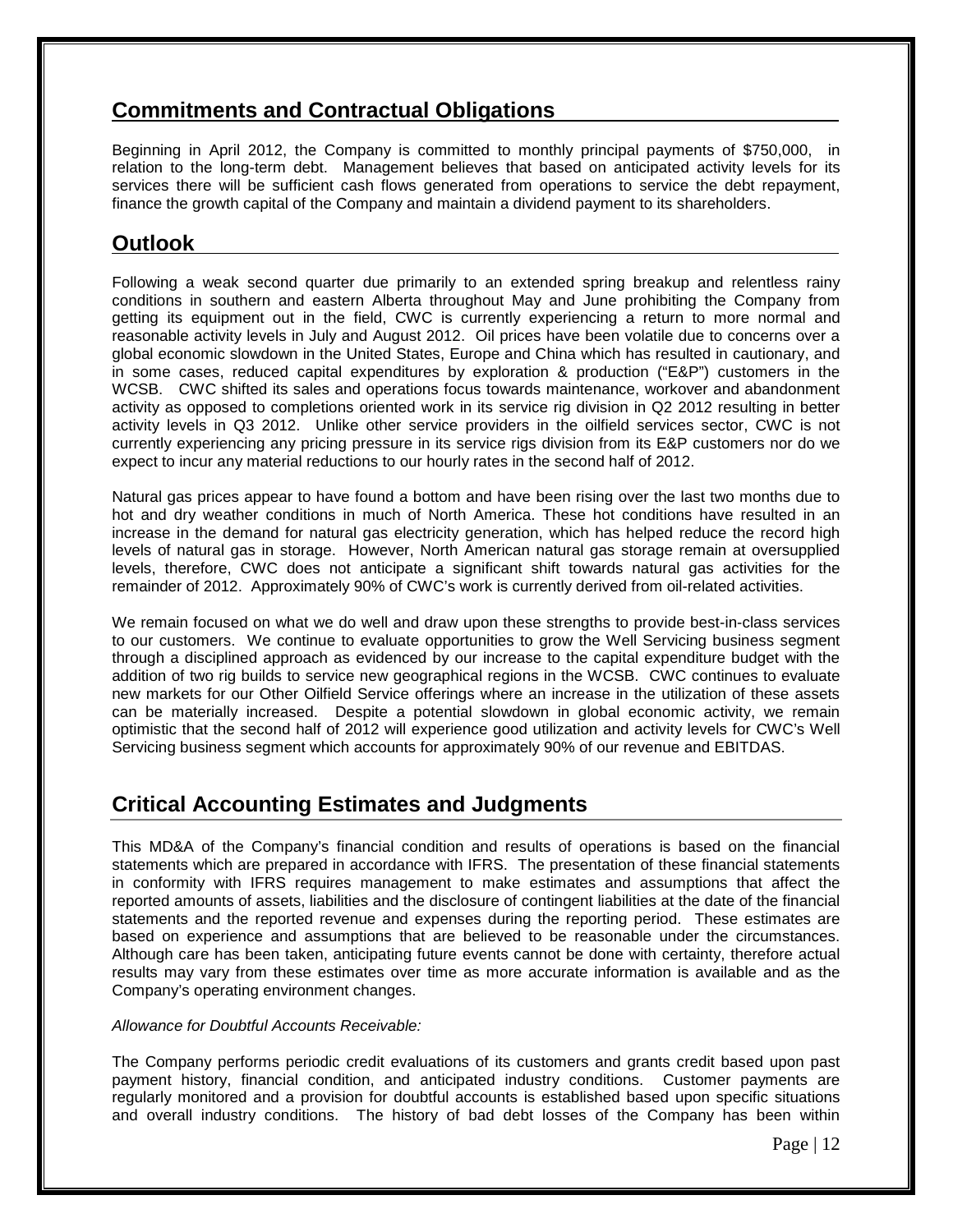expectations and is generally limited to specific customer circumstances. However, given the cyclical nature of the energy industry, a customer's ability to fulfill its payment obligations can change suddenly and without notice.

#### *Impairment of Assets*:

At the end of each reporting period, the Company assesses whether there is an indication that an asset group may be impaired. If any indication of impairment exists, the Company estimates the recoverable amount of the asset group. External triggering events include, for example, changes in customer or industry conditions, technological advances and economic climate deterioration. Internal triggering events for impairment include lower profitability or utilization.

The Company's impairment tests compare the carrying amount of the asset or cash generating unit ("CGU") to its recoverable amount. The recoverable amount is the higher of fair value less costs to sell ("FVLCS") and value in use ("VIU"). FVLCS is the amount obtainable from the sale of an asset or CGU in an arm's length transaction between knowledgeable, willing parties, less the costs of disposal. The determination of VIU requires the estimation and discounting of cash flows which involves key assumptions that consider all information available on the respective testing date. Management exercises judgment, considering past and actual performances as well as expected developments in the respective markets and in the overall macro-economic environment and economic trends to model and discount future cash flows. Discounted cash flow projections contain key assumptions such as discount rates, terminal value growth rates and Earnings Before Interest, Taxes, Depreciation and Amortization ("EBITDA") margins.

#### *Depreciation of Property and Equipment*

The estimated useful life, residual value and depreciation methods chosen are the Company's best estimate of such and are based on industry norms, historical experience and other estimates including the period and distribution of future cash inflows.

#### *Deferred Income Taxes*

In calculating the income taxes, consideration is given to factors such as non-deductible expenses, recognition of deferred tax assets, changes in tax law and management's expectations of future results. The Company estimates deferred income taxes based on temporary differences between the income and the losses reported in the financial statements and its taxable income and losses as determined under the applicable tax laws. The tax effect of these temporary differences is recorded as deferred tax assets or liabilities in the financial statements. The calculation of income taxes requires the use of judgments and estimates. If these judgments and estimates prove to be inaccurate, future earnings may be materially impacted.

## **Changes in Accounting Policies**

There have been no changes in accounting policies for the three and six months ended June 30, 2012 other than the following:

#### **Dividends**

Dividends on shares are recognized in the Company's financial statements in the period in which the dividends are declared and approved by the Board of Directors of the Company.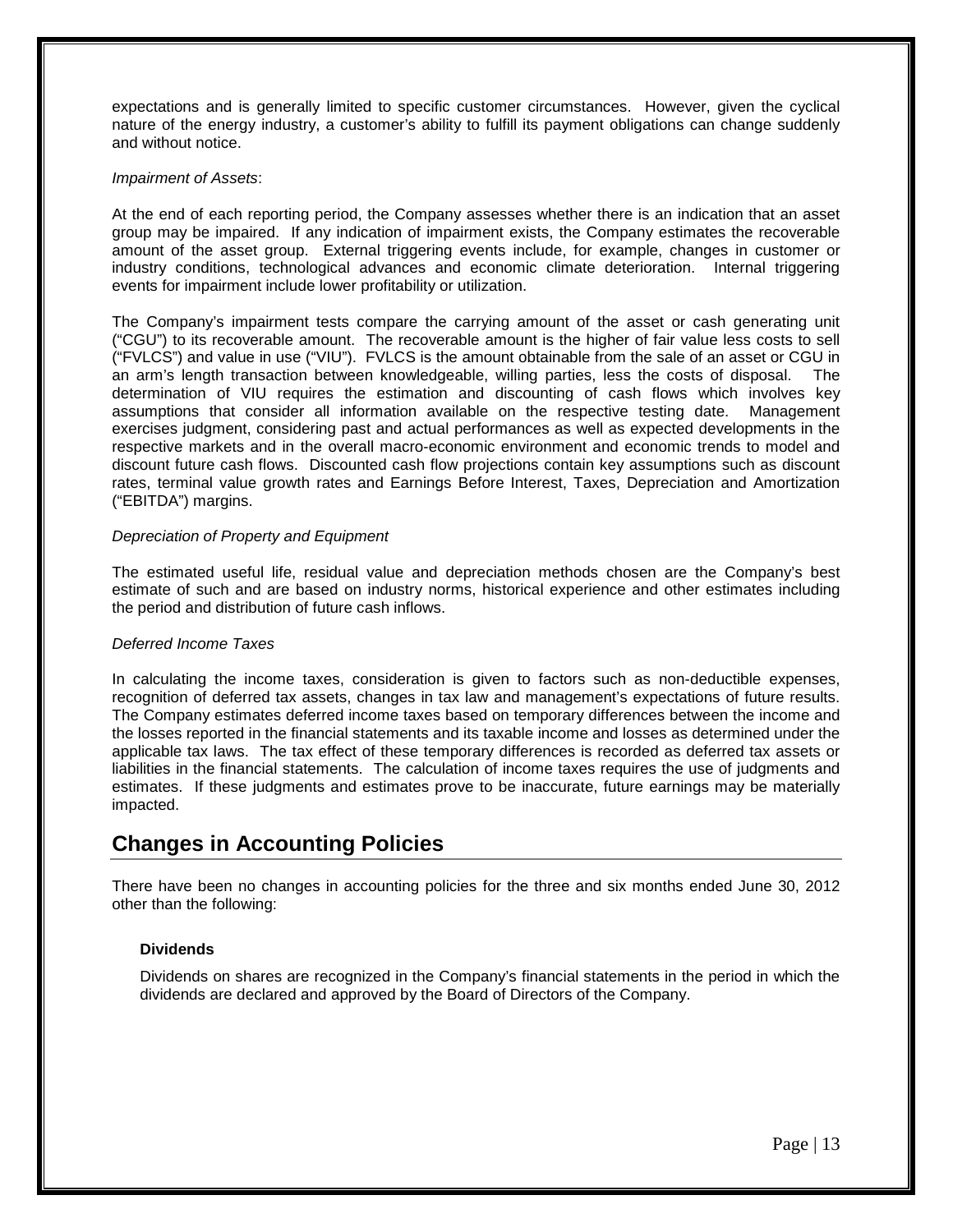# **Reconciliation of Non-IFRS Measures**

|                                                                                        |                         | <b>THREE MONTHS ENDED</b>   | <b>SIX MONTHS ENDED</b> |           |  |
|----------------------------------------------------------------------------------------|-------------------------|-----------------------------|-------------------------|-----------|--|
|                                                                                        |                         | <b>JUNE 30,</b>             | <b>JUNE 30,</b>         |           |  |
| \$ thousands                                                                           | 2012                    | 2011                        | 2012                    | 2011      |  |
| <b>NON-IFRS MEASURES</b>                                                               |                         |                             |                         |           |  |
| <b>EBITDAS:</b>                                                                        |                         |                             |                         |           |  |
| Net income (loss) before taxes<br>Add:                                                 | (3,523)                 | (2,956)                     | 1,799                   | 1,329     |  |
| Depreciation                                                                           | 3,114                   | 2,920                       | 6,971                   | 6,279     |  |
| Finance costs                                                                          | 705                     | 938                         | 1,474                   | 1,585     |  |
| Stock based compensation                                                               | 218                     | 316                         | 402                     | 466       |  |
| Loss on sale of equipment                                                              | 61                      | 41                          | 107                     | 35        |  |
| Unrealized loss on marketable securities                                               | 9                       | 10                          | 9                       | 15        |  |
| <b>EBITDAS</b>                                                                         | 584                     | 1,269                       | 10,762                  | 9,709     |  |
|                                                                                        |                         |                             |                         |           |  |
| $2$ Funds from (used in) operations:<br>Cash flows from (used in) operating activities | 11,830                  | 10,391                      | 23,830                  | 15,929    |  |
| Less:                                                                                  |                         |                             |                         |           |  |
| Change in non-cash working capital                                                     | 11,893                  | 9,772                       | 12,182                  | 6,222     |  |
|                                                                                        |                         |                             |                         |           |  |
| Funds from (used in) operations:                                                       | (63)                    | 619                         | 11,648                  | 9,707     |  |
|                                                                                        |                         |                             |                         |           |  |
| Gross margin:                                                                          |                         |                             |                         |           |  |
| Revenue                                                                                | 17,143                  | 12,987                      | 56,049                  | 42,290    |  |
| Less:                                                                                  |                         |                             |                         |           |  |
| Direct operating expenses                                                              | (13, 191)               | (9,205)                     | (37, 266)               | (26, 863) |  |
| Gross margin                                                                           | 3,952                   | 3,782                       | 18,783                  | 15,427    |  |
|                                                                                        | <b>JUNE 30,</b><br>2012 | <b>DECEMBER 31,</b><br>2011 |                         |           |  |
| <sup>4</sup> Working capital (excluding debt):<br><b>Current Assets</b>                | 18,714                  | 31,623                      |                         |           |  |
| Less: Current Liabilities                                                              | (23, 193)               | (17, 586)                   |                         |           |  |
| Add: Current portion of long-term debt                                                 | 6,868                   | 8,377                       |                         |           |  |
| Working capital (excluding debt)                                                       | 2,389                   | 22,414                      |                         |           |  |

*Notes 1 to 4 - See next page for detailed explanations of Non-IFRS measures*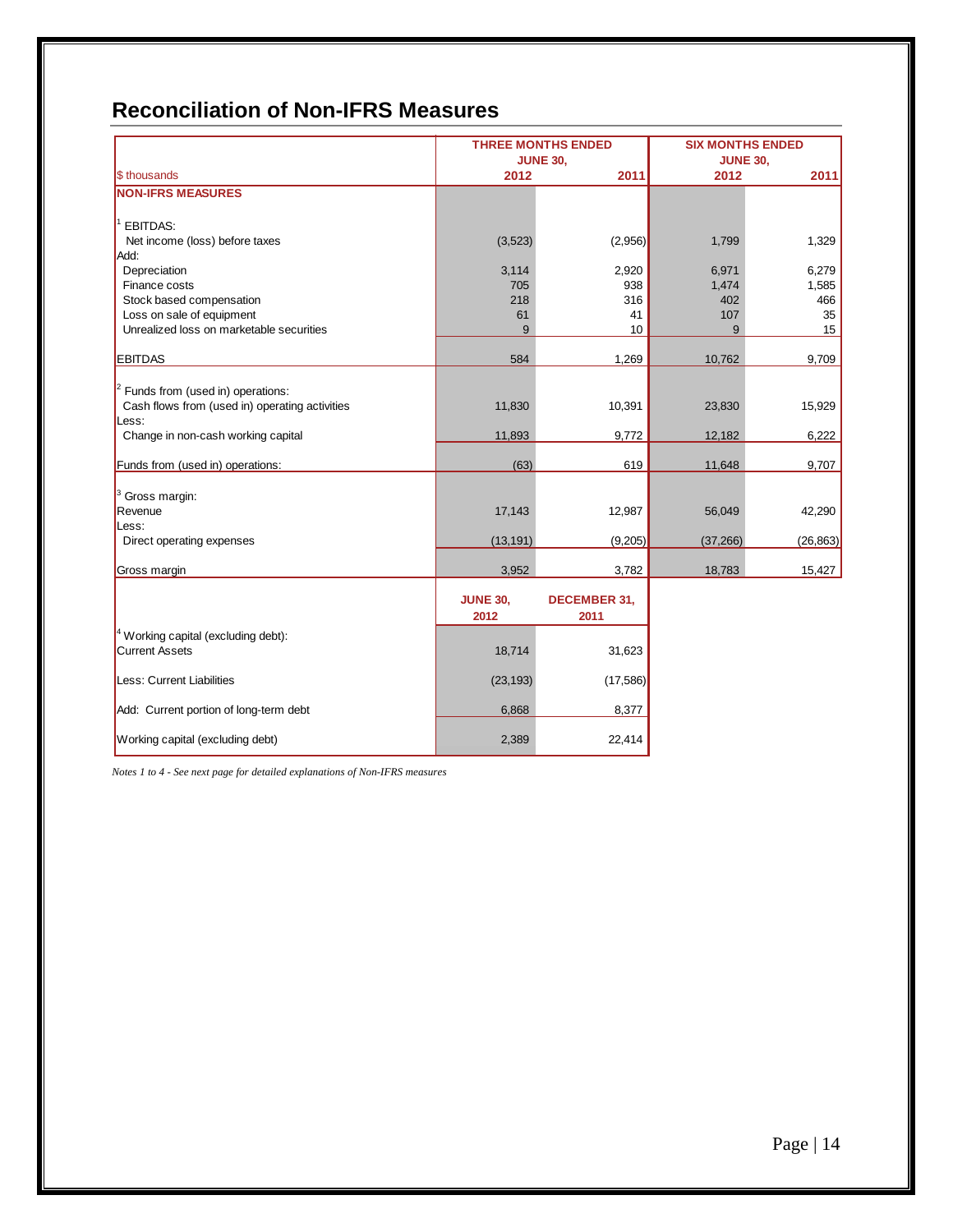- 1. *EBITDAS (Earnings before interest, taxes, depreciation, amortization, gain/loss on disposal of asset, unrealized gain/loss on marketable securities, finance costs and stock based compensation) is not a recognized measure under IFRS. Management believes that in addition to net earnings, EBITDAS is a useful supplemental measure as it provides an indication of the Company's ability to generate cash flow in order to fund working capital, service debt, pay current income taxes, and fund capital programs. Investors should be cautioned, however, that EBITDAS should not be construed as an alternative to net income (loss) and comprehensive income (loss) determined in accordance with IFRS as an*  indicator of the Company's performance. CWC's method of calculating EBITDAS may differ from other entities and accordingly, EBITDAS may *not be comparable to measures used by other entities. For a reconciliation of EBITDAS to net income (loss) and comprehensive income (loss).*
- 2. *Funds from (used in) operations and funds from (used in) operations per share are not recognized measures under IFRS. Management believes*  that in addition to cash flow from operations, funds from (used in) operations is a useful supplemental measure as it provides an indication of the *cash flow generated by the Company's principal business activities prior to consideration of changes in working capital. Investors should be cautioned, however, that funds from (used in) operations should not be construed as an alternative to cash flow from (used in) operations determined in accordance with IFRS as an indicator of the Company's performance. CWC's method of calculating funds from (used in) operations may differ from other entities and accordingly, funds from (used in) operations may not be comparable to measures used by other entities. Funds from (used in) operations is equal to cash flow from (used in) operations before changes in non-cash working capital items related to operations, interest and income taxes paid, financing costs, and income tax expense.*
- *3. Gross margin is calculated from the statement of comprehensive income (loss) as revenue less direct operating expenses and is used to assist management and investors in assessing the Company's financial results from operations excluding fixed overhead costs. Gross margin is a non-IFRS measure and does not have any standardized meaning prescribed by IFRS and may not be comparable to similar measures provided by other companies.*
- *4. Working capital (excluding debt) is calculated based on current assets less current liabilities excluding the current portion of long-term debt. Working capital is used to assist management and investors in assessing the Company's liquidity and its' ability to generated funds. Working*  capital (excluding debt) does not have any meaning prescribed under IFRS and may not be comparable to similar measures provided by other *companies.*

## **Risk Management**

Certain activities of the Company are affected by factors that are beyond its control or influence. Additional risks and uncertainties that management may be unaware of, or that they determine to be immaterial may also become important factors which affect the Company. Along with risks discussed in this MD&A, other business risks faced by the Company may be found under "Risk Factors" in the Company's Annual Information Form dated February 29, 2012 which is available under the Company's profile at [www.sedar.com.](http://www.sedar.com/)